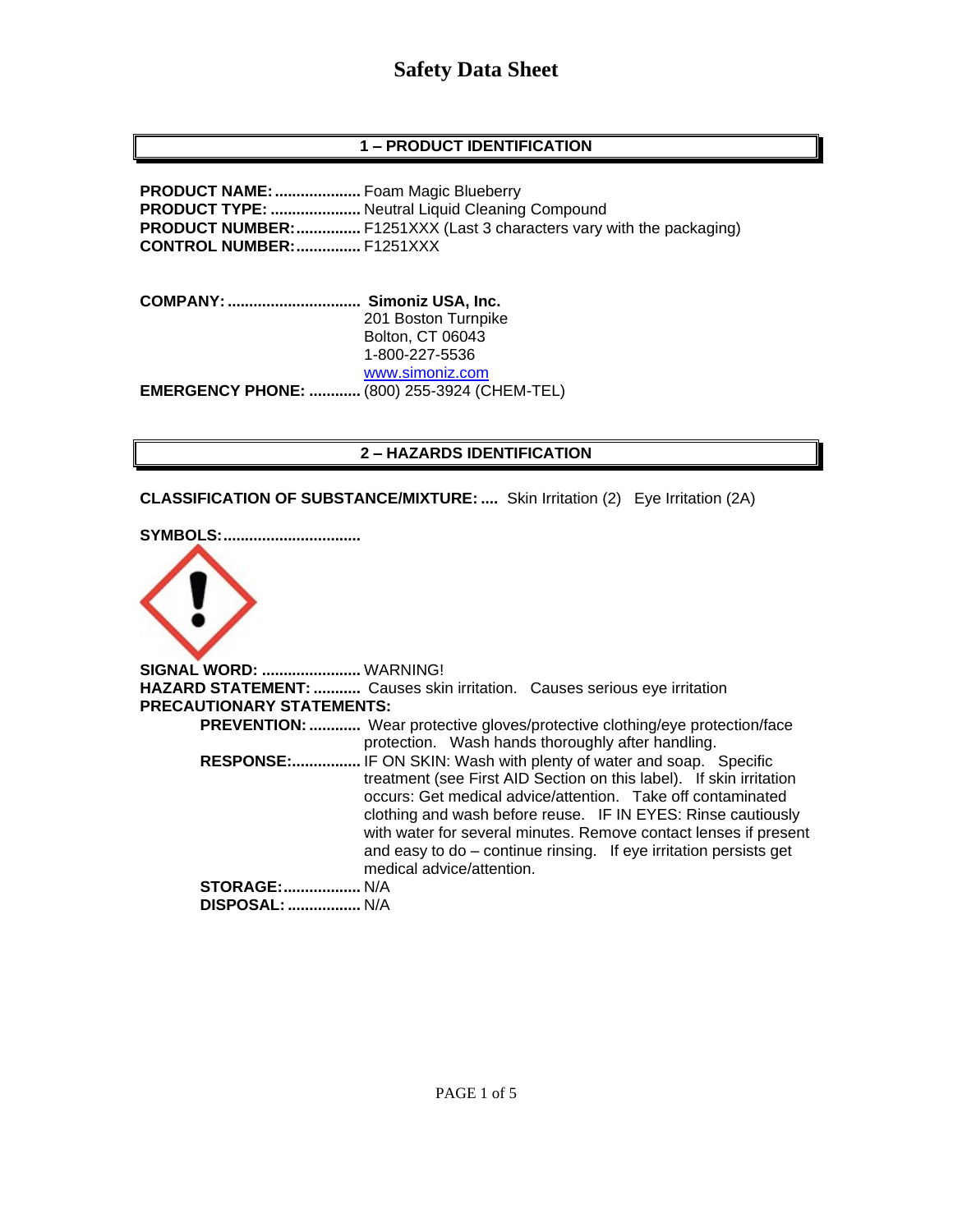#### **3 – COMPOSITION / INFORMATION ON INGREDIENTS**

**INGREDIENT C.A.S. NUMBER CONCENTRAION (%)** Water 7732-18-5 75-93 Sodium Alpha Olefin Sulfonate  $68439-57-6$  5-15 Poly(oxy-1,2-ethanediyl), .alpha.-(4-nonylphenyl)- .omega.-hydroxy-, branched 127087-87-0 1-5 Fragrance 1-5

#### **4 – FIRST-AID MEASURES**

| <b>BREATHING (INHALATION):  If victim shows signs of discomfort or irritation, remove to fresh</b><br>air. If symptoms persist, get immediate medical attention.                   |
|------------------------------------------------------------------------------------------------------------------------------------------------------------------------------------|
| <b>SWALLOWING (INGESTION):.</b> DO NOT INDUCE VOMITING! Drink a large quantity of water or                                                                                         |
| milk. Do not attempt to give liquids to an unconscious person.                                                                                                                     |
| Get immediate medical attention!                                                                                                                                                   |
| Ingestion. Not likely to be inhaled in dangerous amounts.                                                                                                                          |
| <b>SKIN (DERMAL): </b> Flush from skin and clothing with large amounts of fresh water. If<br>irritation persists, consult physician. Wash contaminated clothing<br>before wearing. |

#### **5 – FIRE-FIGHTING MEASURES**

**FLASHPOINT: ..........................** This product is non-flammable.

**EXTINGUISHING MEDIA: ........** This product is non-flammable. Use extinguishing media suitable for materials already burning.

**SPECIAL FIRE FIGHTING PROCEDURES:............**Firefighters working in areas where this product is present should be equipped with an approved, fully enclosed SCBA.

**UNUSUAL FIRE AND EXPLOSION HAZARDS:.....**None known.

#### **6 – ACCIDENTAL RELEASE MEASURES**

**SPILL PROCEDURES:.............** Dike to prevent spillage into streams or sewer systems. Consult local, state and federal authorities. **WASTE DISPOSAL:.................** As recommended by local, state and federal authorities.

#### **7 – HANDLING and STORAGE**

**STORAGE:................................** Store in a cool, well ventilated area. Avoid overheating or freezing. **HANDLING: ..............................** Under normal use according to label instructions, special protection should not be necessary. Wear eye protection if product is likely to splash.Do not place this product in an unmarked container! Keep away from children! Spilled material is slippery.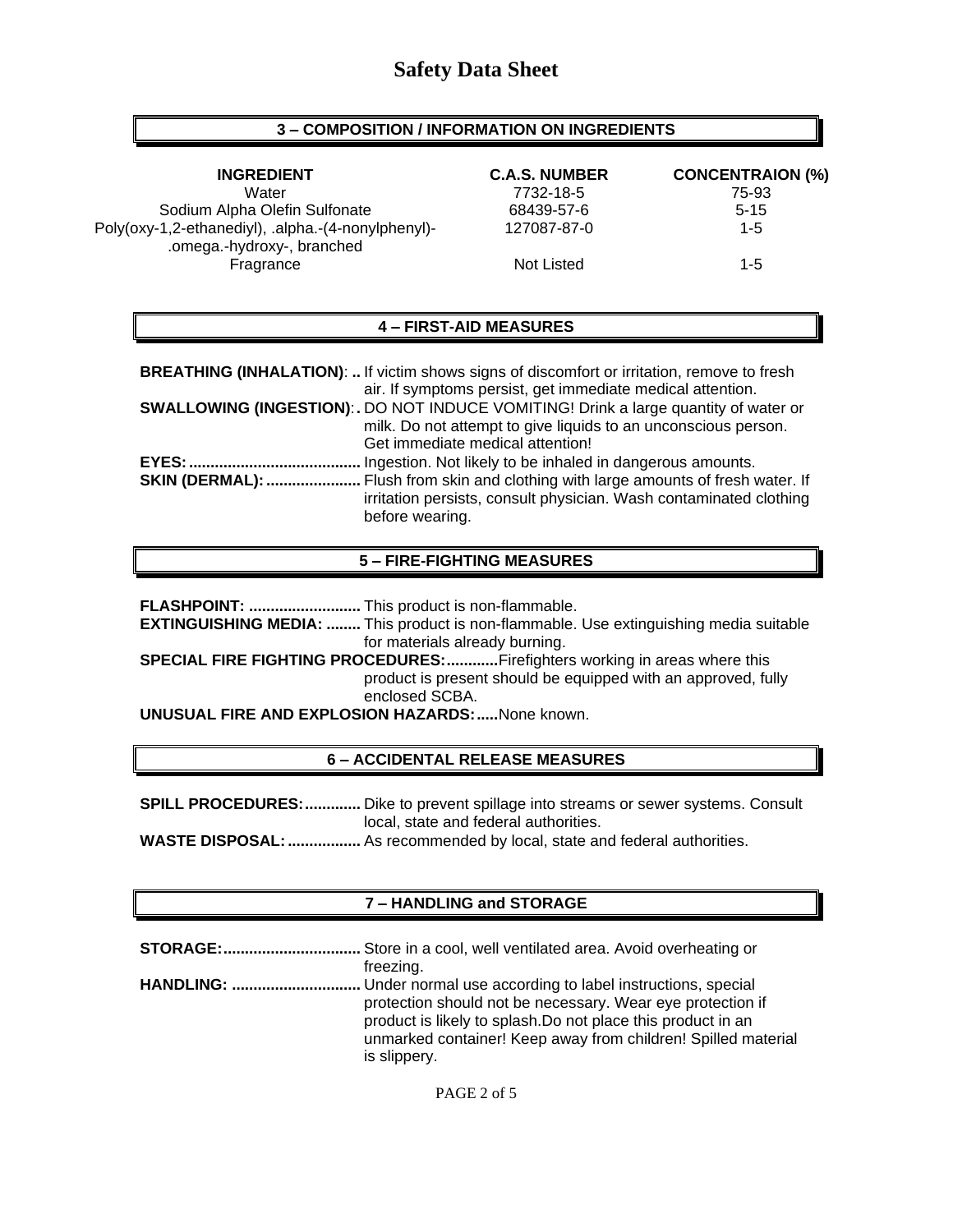### **8 – EXPOSURE CONTROLS / PERSONAL PROTECTION**

| RESPIRATORY PROTECTION:<br><b>PROTECTIVE CLOTHING:</b><br>ADDITIONAL MEASURES: Under normal use according to label instructions, special<br>is slippery. | needed, use a NIOSH approved respirator.<br>Nitrile or PVC gloves, and chemical splash goggles.<br>protection should not be necessary. Wear eye protection if<br>product is likely to splash. Do not place this product in an<br>unmarked container! Keep away from children! Spilled material | Not usually needed in well-ventilated areas. If |
|----------------------------------------------------------------------------------------------------------------------------------------------------------|------------------------------------------------------------------------------------------------------------------------------------------------------------------------------------------------------------------------------------------------------------------------------------------------|-------------------------------------------------|
| <b>INGREDIENT</b>                                                                                                                                        | <b>C.A.S. NUMBER</b>                                                                                                                                                                                                                                                                           | <b>PEL</b>                                      |
| Water                                                                                                                                                    | 7732-18-5                                                                                                                                                                                                                                                                                      | No limits established                           |

| vvater                                                                           | 7732-18-5   | TVO IIITIIUS ESTADIISNED |
|----------------------------------------------------------------------------------|-------------|--------------------------|
| Sodium Alpha Olefin Sulfonate                                                    | 68439-57-6  | No limits established    |
| Poly(oxy-1,2-ethanediyl), .alpha.-(4-<br>nonylphenyl)-.omega.-hydroxy-, branched | 127087-87-0 | No limits established    |
| Fragrance                                                                        | Not Listed  | No limit established     |

### **9 – PHYSICAL / CHEMICAL PROPERITES**

| <b>APPEARANCE &amp; ODOR:</b> Slightly viscous blue liquid. Blueberry scented. |
|--------------------------------------------------------------------------------|
| ODOR THRESHOLD:  N/A                                                           |
|                                                                                |
| <b>MELTING POINT: </b> 210 degrees F.                                          |
| <b>FREEZING POINT:  N/A</b>                                                    |
| <b>BOILING POINT: </b> 210 degrees F.                                          |
| <b>BOILING POINT RANGE:  N/A</b>                                               |
| FLASHPOINT:  This product is non-flammable.                                    |
| <b>EVAPORATION RATE:  N/A</b>                                                  |
| FLAMMABILITY (solid/gas):  N/A                                                 |
| EXPLOSION LIMITS:  N/A                                                         |
| VAPOR PRESSURE:  N/A                                                           |
| VAPOR DENSITY (AIR=1):  Greater than 1.                                        |
| <b>SPECIFIC GRAVITY:  1.02</b>                                                 |
| <b>SOLUBILITY IN WATER:  Completely soluble.</b>                               |
| <b>PARTITION COEFFICIENT:  N/A</b>                                             |
|                                                                                |
|                                                                                |
| VISCOSITY:  Water thin to slight body                                          |
|                                                                                |

#### **10 – STABILITY and REACTIVITY**

**STABILITY:...............................** Stable under normal conditions. **HAZARDOUS DECOMP.:.........** This product not known to polymerize. **INCOMPATIBILITY:..................** Do not mix with other chemicals.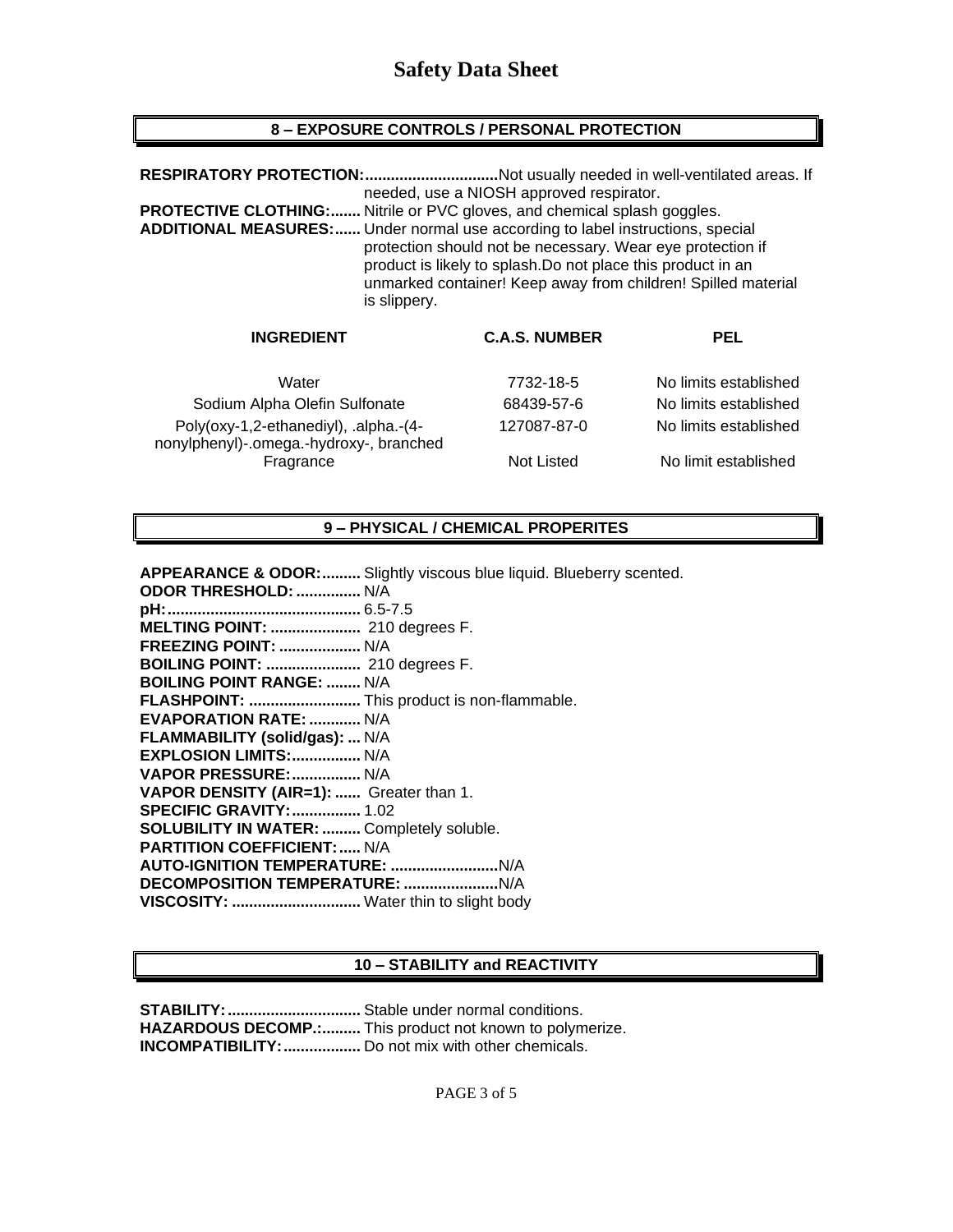### **11 – TOXICOLOGICAL INFORMATION**

**ROUTE(S) OF ENTRY:.............** Ingestion. Not likely to be inhaled in dangerous amounts. **LISTED CARCINOGEN:...........** None over 0.1%. **MEDICAL CONDITION AGGRAVATED:.................**May aggravate pre-existing dermatitis. **INHALATION: ...........................** Not likely to be inhaled in hazardous amounts. Maintain adequate ventilation in the work area. **INGESTION:..............................** This material can cause irritation to the stomach and esophagus if ingested. **EYES:........................................** May cause eye irritation. **SKIN (DERMAL):......................** This product may cause irritation or redness of the skin. **ACUTE TOXICITY\* (ORAL):…….............................**>2000 mg/kg **ACUTE TOXICITY\* (DERMAL):.. .............................**>2000 mg/kg **ACUTE TOXCITY\* (INHALATION): .........................**>20,000 ppm V (Gas), >20 mg/l (Vapor), >5 mg/l (Dust)

**\***Determined using the additivity formula for mixtures (GHS Purple Book, 3.1.3.6)

#### **12 – ECOLOGICAL INFORMATION**

#### **ENVIRONMENTAL FATE AND DISTRIBUTION:** N/A

#### **13 –DISPOSAL CONSIDERATIONS**

**WASTE DISPOSAL:.................** As recommended by local, state and federal authorities.

#### **14 – TRANSPORTATION INFORMATION**

**PROPER SHIPPING NAME: ....** Not D.O.T. regulated. **HAZARD CLASS:..................... UN/NA NUMBER: ..................... PACKAGING GROUP : ............**

#### **15 - REGULATIONS**

Contents of this MSDS comply with the OSHA Hazard Communication Standard 29CFR 1910.1200

#### **16 – OTHER INFORMATION**

**NFPA HEALTH:........................** 1 **NFPA FLAMMABILITY:............** 0 **NFPA REACTIVITY: .................** 0 **NFPA OTHER:..........................** None